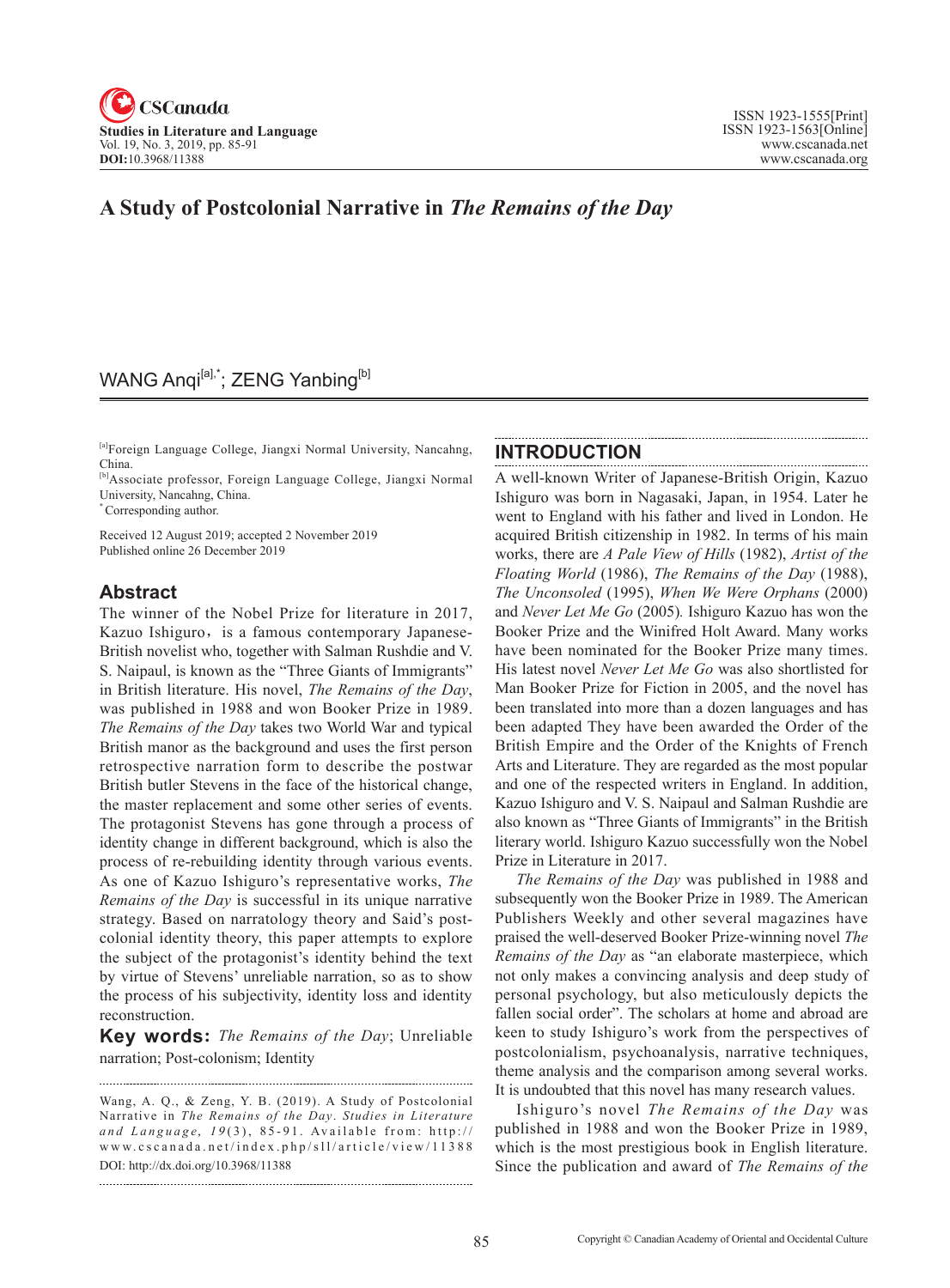*Day*, enormous numbers of scholars have shown great interest in the novel. Early research on this novel is mainly about studying Ishiguro's own immigrant background, the British culture and Japanese culture besides in his works. And then more and more scholars began to use the theory of narratology to analyze this novel. In addition, some aspects such as post-colonialism, trauma description and theme analysis also attracted more and more scholars to study. The main outputs of the research on Ishiguro by foreign scholars are monographs, essay collections and periodicals. Abroad studies focus on analyzing from almost three aspects: narrative strategy, thematic analysis and comparison of the novel with Ishiguro's other novels.

# **1. RELATED STUDIES AT HOME AND ABROAD**

The domestic attention to Ishiguro and his works is posterior to abroad and started in Taiwan for the first time. Domestic research on Ishiguro started later than abroad, and the study of Ishiguro is mainly reflected in the study of his Booker Prize-winning novel *The Remains of the Day*. In 1994, Ishiguro's first novel *A Pale View of Hills* was published by Taiwan Literature Publishing House. After that, Ishiguro's other works have been translated and introduced to China successively. His works are not introduced into mainland China until 2002, when *When We Were Orphans* was published by Yilin Press. *The Remains of the Day* was not published until 2008. In *The Remains of the Day* was first translated into Chinese by Mao Guoan in 2008 (nine years after the novel won the prize). Since then, more and more scholars in China began to pay attention to the novel. The first research on Ishiguro appeared in 1994, Zhong Ziqing in his article firstly talked about the life and works of Ishiguro. The author searched the China Knowledge Network and found that before 2005 the number of research on Ishiguro and *The Remains of the Day* was very limited, and from 2005 to 2019, there have been 100 papers on the study of *The Remains of the Day*. It can also be seen that the scholars have shown diverse interest in this research.

Compared with the studies abroad, the studies at home are still in the process of making progress. Most of the research achievements are theses and dissertations. They mainly explore themes, narrative strategies and features of post colonialism of *The Remains of the Day*. These studies provide insights and provoke further thoughts for researchers interested in the book.

To sum up, the current research on *The Remains of the Day* in the academic circles at home and abroad is mainly interpreted from the following aspects, which includes narrative strategy, new historicism, postcolonialism, cultural identity research, the theme of the novel from the aspects of identity loss, nostalgia, existentialism and so on.

#### **2. A STUDY OF POSTCOLONIAL NARRATIVE IN** *THE REMAINS OF THE DAY*

### **2.1 The Composite Narrative Method**

The point of view is the perspective of the novel's observation and narrative, "in the novel's skill, the whole complicated method problem, I think, must be subject to the problem of the point of view, that is, the relationship between the narrator's relative story position". The traditional term point of view, or focalization, usually has two interpretations. The first being structural, that is, the perspective used by the narrator, which directly acts on the events being narrated. The second is stylistic, that is, the narrator's position, opinion, tone and tone expressed through the text in the narrative, and it indirectly acts on the event. Structural perspective is an important means of regulating narrative information and distance, so narrators are very interested in this field and pay great attention to the classification of different types of perspectives. Friedman proposed eight types of perspectives, and Gennett divided the narrative perspectives into "zero focalization", "internal focalization" and "external focalization". Professor Shen Dan then put forward four different types of perspectives or focalization, namely zero perspective, internal view, first-person external perspective and third-person external perspective. Shen Dan's division is characterized by distinguishing the first-person external perspective from the third-person external perspective. On the one hand, this division avoids Friedman's error, but also to make up for the leakage of Gennett, which to a large extent avoids the Western narrative circle for the first-person narrative perspective of the classification of the existence of one-sided.

In the narrative perspective, *The Remains of the Day* mainly uses the first-person internal perspective and the first-person external perspective of the dual composite narrative focus. Both the first-person narrator's narrative "I" is experiencing the vision of events, but also the firstperson narrator "I" recall the past vision. The narrator butler Stevens is in the center of focus, It's all about what he sees, hears, experiences, and remembers. For example, at the beginning of a novel:

"It seems increasingly likely that I really will undertake the expedition that has been preoccupying my imagination now for some days. An expedition, I should say, which I will undertake alone, in the comfort of Mr Farraday's Ford; an expedition which, as I foresee it, will take me through much of the finest countryside of England to the West Country, and may keep me away from Darlington Hall for as much as five or six days. The idea of such a journey came about, I should point out, from a most kind suggestion put to me by Mr Farraday himself one afternoon almost a fortnight ago, when I had been dusting the portraits in the library."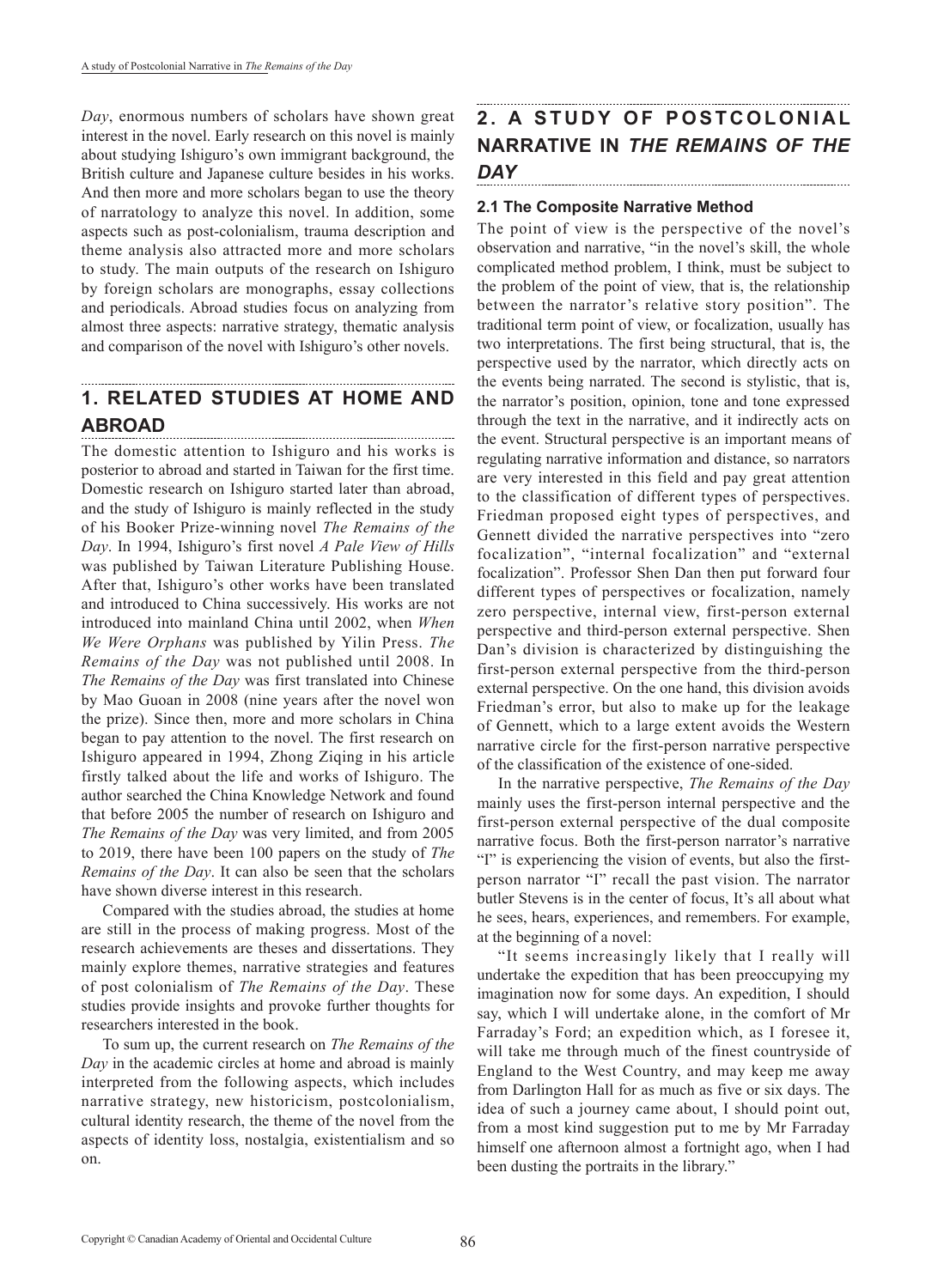The first-person narrator is experiencing an eyeopening interaction between the vision of the events and the recollection of the past in the retrospective narrative. First focusing on Stevens' three decades of service at Darlington Hall, where he was given the behavior of his employer, Mr. Faraday, and drove around the west of England. It goes on to recall the thoughts of the past, which tells the story of every aspect of Stevens' thirtyyear career in service to Darlington Hall, trying to comfort himself by serving man and world peace by serving a great gentleman, yet lurking in the memory of the "outstanding" nature of Lord Darlington. Through his work and life memories, he constantly convinced himself that he was an impeccable and truly respected butler, but in real life, his ideological realm is so narrow and stubborn. His inner world is extremely complex, what he sees and hears along the way makes him deeply aware that although he is a butler, he may never really choose his own path in life, but let others control and misunderstand.

In the course of the narrative, the first-person narrator's thoughts shuttle through a network of sudden influxes of past, free associations and inner monologues. For instance, the first-person narrator's vision of what is going on as Lord Faraday, who persuaded him to leave Darlington Hall and travel around England. In a very delicate way, the difference between the American master and the British butler is vividly reflected in the cultural concept, but also we can spy on the first-person narrator Stevens' inner helplessness and entanglement. This proves that Stevens is still embarrassed or ashamed of some of the things of the past, and this embarrassment reveals another side of Stevens' characteristic. That is, he is not just a cold, restrained, unkind mechanized butler, but also has its sensitive, soft, kind side. For example, every time he recalls the past with Lord Darlington, the experience itself repeats that he is an "outstanding gentleman".

The first-person narrative perspective increases the narrative's personal experience and helps to introduce the reader directly into the narrator's inner world. It has the characteristics of direct vividness, subjective onesidedness, easier to stimulate compassion and create suspense. So that the reader directly and intuitively feel the narrator "I" in the face of change of times, different countries, different thinking of the United States when the united owner of the feelings of helplessness and uneasiness, but also from its memory of past events reflected "I" on historical events and other feelings.

#### **2.2 Narrative Path- -Memory and Reality Interweaving**

In *The Remains of the Day*, the author has two timelines to unfold the plot and the two are interwoven as well as parallel. One of the timelines was Stevens' six-day trip, which moved forward at a constant speed. And the other was Stevens' memories of passing on the trip, which looked like a jump and a messy one.

Although the main plot of the story is a visit to Stevens, the author does not focus on the timeline of travel, but rather on the content of his memories. It is important to note that the essence of recall is based on the re-engineering of the past in the present, which examines and preserves memorable, identity-building, and futureoriented things. Thus, when the author switches to the selective, obscured narrative of recall, Stevens' narrative is full of uncertain, even contradictory words. The double narrative path of the work highlights the unreliability of the recollection narrative. On the one hand, there is a difference between Stevens' narrative and reality, which makes the plot show a dynamic change in the interweaving of truth and falsehood.

In Stevens' account, this unreliability is concentrated in Stevens' assessment of the anti-Semitic tendencies of his former employer Lord Darlington. After World War II, there were accusations of Lord Darlington's anti-Semitic tendencies. At first, Stevens tried to justify this in a way that was not true: "In all my years of work for the Lord, there were many Jews in my staff, and I would go further to make it clear that they were never treated differently because of their race". Yet in trying to find out the source of these "unjustified accusations," Stevens' recollections reveal several of Lord Darlington's anti-Semitic behavior. For example, "I remember him telling me that I stopped donating to a local charity that came to the house regularly because the agency's management committee was more or less Jewish". And Lord Darlington ordered Stevens to fire two unfaulty maids, citing "no Jews among our Darlington staff."

Stevens went to great lengths to defend Lord Darlington because he believed that "an outstanding butler could only be such a person: he could proudly state his years of service and claim that he had shown his talent son and served a great gentleman through the latter. He also served all mankind." Stevens' contradictory narratives highlight his inner vanity and self-deception. He was reluctant to acknowledge Lord Darlington's anti-Semitic tendencies because, if they did, it meant that Lord Darlington was no longer a "great gentleman" and no longer an "outstanding housekeeper" who served a "great gentleman".

Through the unreliable narrative of the recollection, he reconstructs the event. He firmly asserted that Lord Darlington had never had an anti-Semitic bent in order to erect Lord Darlington as a "great gentleman" and as an "outstanding housekeeper". Wayne Booth once suggested in the novel rhetoric that "unreliable narrative" refers to: "If the narrator's narrative is consistent with the norms of the implied author, then his narrative is reliable, if inconsistent, it is unreliable". In *The Remains of the Day,* when the protagonist Stevens begins the narrative with recollections, he "sweeps through the memory, examines from time to time, sometimes avoids, and the two alternate." This act of presenting memory fragments of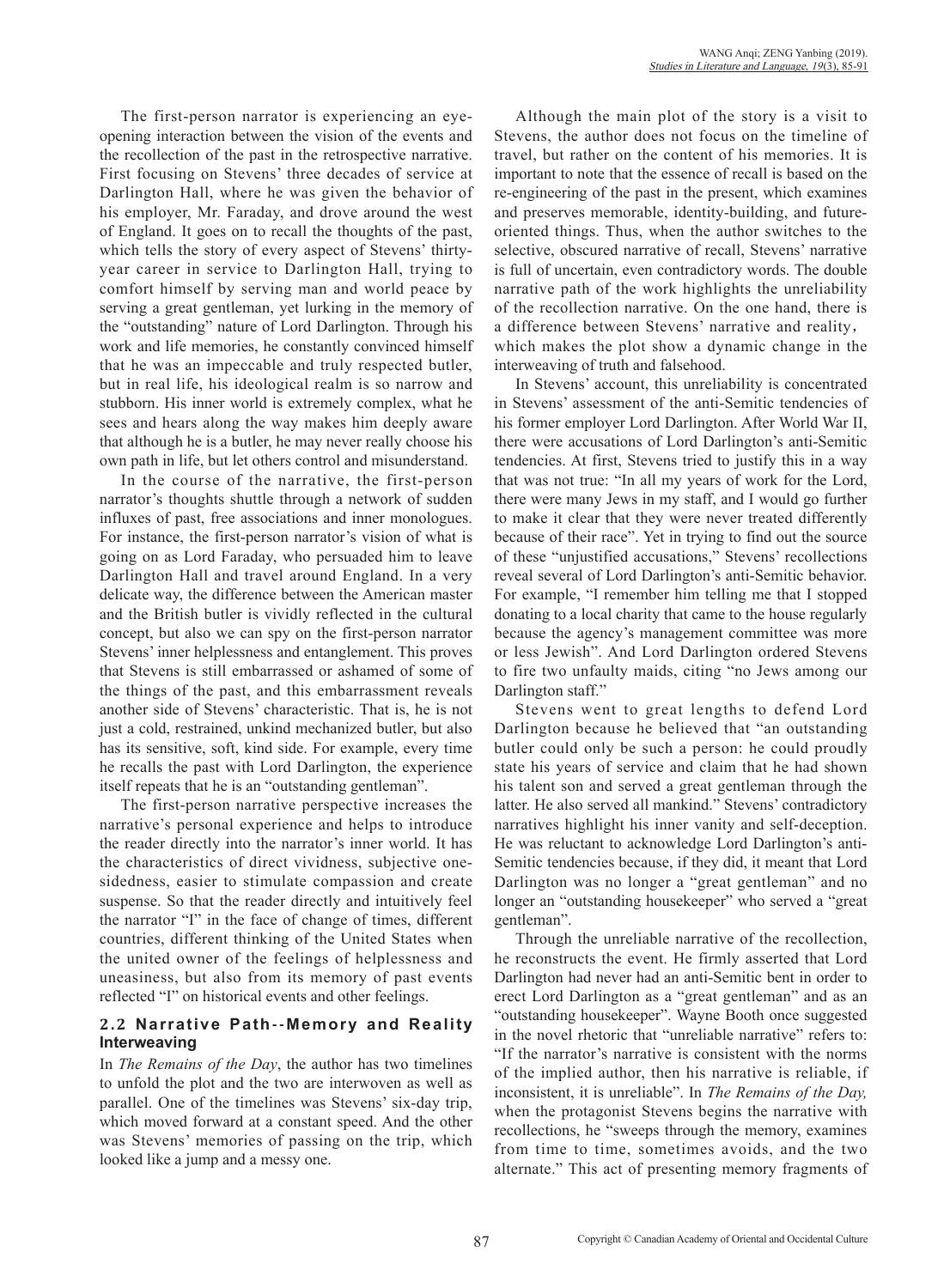choice creates a double deviation from historical facts and the standards of the work itself. This not only makes the plot in the real and false transformation more confusing, but also makes the hero split into two contradictory self. On the one hand, Stevens is aware of the existence of real events; on the other hand, he shows his strong pursuit and maintenance of the butler and gentleman status. The unreliability of the character's narrative is reflected in the hero's desire for personal identity and national identity.

#### **2.3 Unreliable Narrative in** *The Remains of the Day*

The American literary critic Wayne Booth's book *The Rhetoric of Fiction* first came up with the concept of "unreliable narrative". In this work, Booth discusses implied author and reader, unreliable narrator as well. These concepts help to reveal the subtext beneath the surface of the monologues that make up a large part of the narrative of The Remains of the Day.

In his book, Booth points out that there is a common norm of behavior promoted by a second author, known as the "implied author" in literature. If the narrator in the novel is consistent with the "norm" proposed by the implied author, it is called reliable. Shen Dan pointed that "The reader needs to 'double decode' when reading: one is to interpret the narrator's words, and the other is to disassociate or transcend the narrator's words to infer the true nature of the matter, or to infer what constitutes a correct judgment." It must be noted that when it comes to the former aspect, there is a close relationship between stylistics and narration.

First-person narrators are inherently limited, which is close to the limited perspective of the third person. First-person narrators are not aware of other people's ideas when it comes to narrative, and can provide only a description of other people's language and behavior. Therefore, it is necessary to put forward the concept of "implied author". In the 1950s, the new criticism theory prevailed in the United States to exclude all elements except works, including authors. Booth, the founder of the concept of "implied author", argued that "implied authors are different from real authors, so that they can avoid criticizing authors because of the narrator's perspective". The implied author is omnipotent, he is the real designer of the work, and he belongs to the real world and is separate from the narrator. So it is the implicit author who gives some perspectives to the narrator in the virtual world, and the real subject in the narrative is the implied author.

Booth also proposes the concept of "unreliable narrative" and distinguishes between two types of unreliable narratives: one is the unreliable narrative on the axis of "fact-events", i.e. the narrator misreported the facts, and the other is the unreliable narrative. Another one is on the axis of "value-judgment", in which the narrator may be biased in his or her value judgment and thus its narrative is unreliable. In narrative works, there are many reasons for unreliable narrative, not only with the narrator's gender, psychological characteristics and age, but also with the narrator's narrative intention, values, intelligence or knowledge level. It also can be the fact that the narrator's knowledge level or misperception of a particular thing lead to unreliable narrative, just as Stevens' narrative in *The Remains of the Day*. James Phelan, a fellow American narrator of Booth's student and friend, developed and perfected Booth's unreliable narrative theory. He added unreliable narratives on the axis of "knowledge- perception" on the basis of Booth's two axes, and distinguished between six subtypes of unreliable narratives.

Stevens, as a first-person narrator, is an "unreliable narrator". And his westward trip is far from simple, with a metaphorical meaning at the level of narrative discourse. The novel is a metaphor for Stevens's journey to rediscover his identity by reviewing his life journey, and it is also "an attempt to escape the shackles from Darlington House and from himself". But there is no doubt that this was a failed attempt, and Stevens was mired in personal misalignment throughout, first and foremost in his choice of travel clothes and his role as a "gentleman". The clothes Mr Stevens carried during his trip included Lord Darlington's "kind gifts after passing through" and gifts from dignitaries such as Sir Edward Blair. Stevens' travel dress is at odds with his social status, and the choice of clothing may seem ordinary, but it hides deep meaning. To some extent, the individual's choice of clothing is the individual's representation of self-identity. But the novel's protagonist's self-identity narrative is full of contradictions. It is clear that his choice of clothing from the noble celebrities he serves gifts. As a symbol of the status of the upper-class society, these gorgeous costumes are at odds with the social status of the butler Stevens. Thus, Stevens twice left the local villagers with the impression of being a "gentleman", or a "great man" who had been involved in the formulation of the country's foreign policy, and in fact expressed a status that was contrary to reality in class and was a lost, misplaced selfidentity.

Stevens' behavior is similar to the Mimicry proposed by Homi K. bhabha. Homi bhabha pointed out that in order to consolidate colonial authority, the colonists forced the colonists to imitate their own language, culture, customs, habits and other aspects, thereby creating a "almost identical but not identical" to their own. Not only did Stevens look like a gentleman in his appearance and manners, but he also used a language that was "simulated" against upper-class English: almost identical but not identical. Stevens' personal misalignment is also reflected in his unconscious role in playing and imitating other people's identities. On the third day of the trip, Stevens came to a village called Moscombe. The villager was misled by his dress and thought he was a gentleman.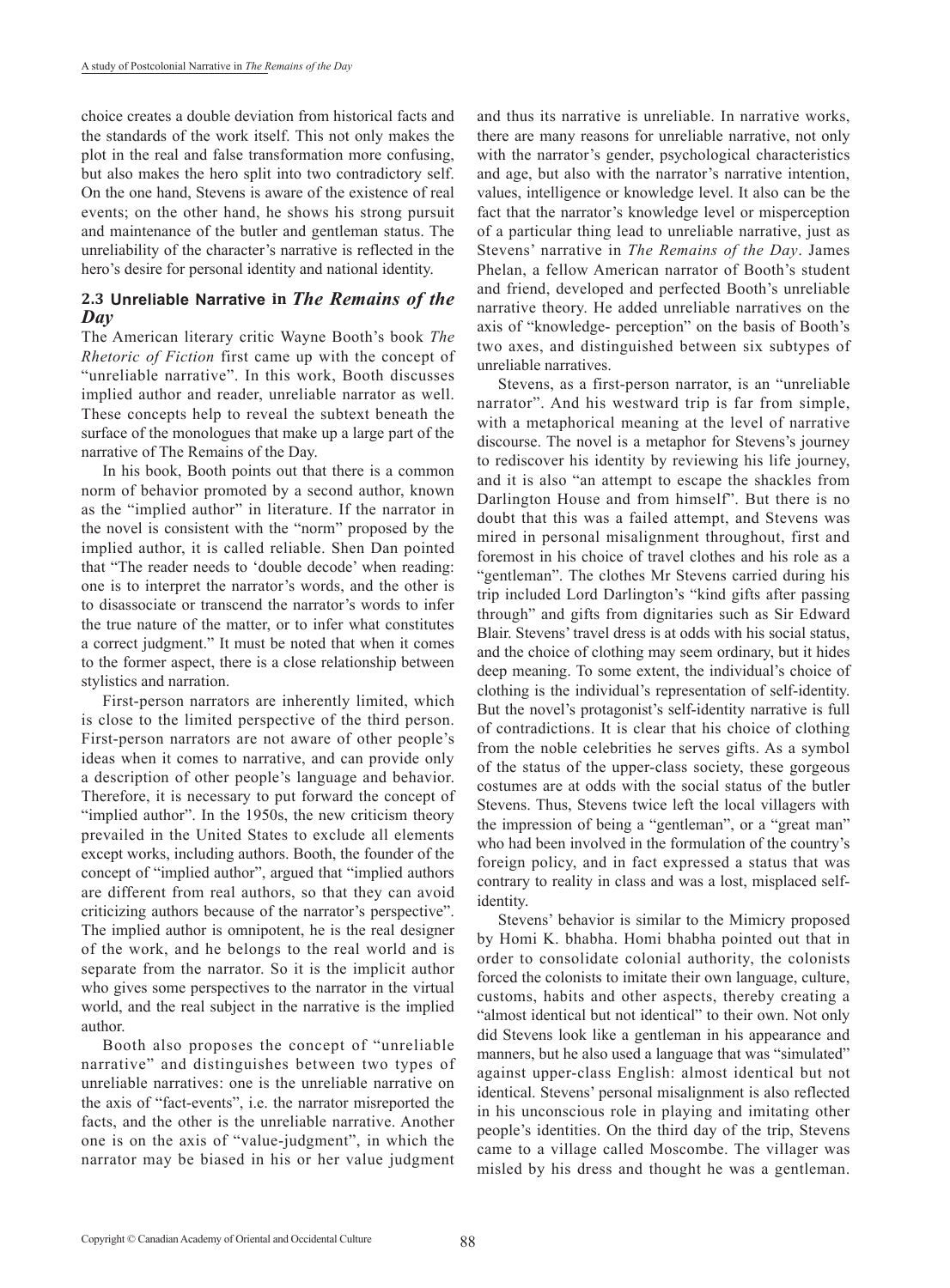Stevens' equivocal ness in the conversation reinforces the villagers' misunderstanding of their identity. When the villager asked him if he was the man who had spoken on the radio a few years, Mr Stevens replied, "No, I'm not... In fact, my main concern is international rather than domestic. In other words, foreign policy". Even Stevens himself was "surprised" by his answer, adding immediately, "I've never served. Any influence I exert is unofficial". It is clear that Stevens, though not deliberately pretending to be a gentleman, deliberately hides his true identity. At the moment, Stevens seems to be "playing" a gentleman, a character that is different from his identity.

In *Orientalism*, Edward Said uses the term Orientalism to refer to the dominant and discourse oppression of the weak East by the powerful West. Scholars engaged in post-colonial studies borrowed the concept of Orientalism and extended its connotation, using it to refer to the colonists' ideology towards the colonists. Said then developed the theory of Orientalism, pointing out the colonial way of thinking in *The Culture and Imperialism*: in the view of the white colonists, all people other than whites belonged to inferior races or inferior human beings; The other, who drew a line against the colonial "other", saw that the colonists were foolish and backward, that they knew only barbarism and violence, and that they were not like "Self" and should therefore be ruled.

As the British butler, Stevens also went through the process of national identity. Marked by the Suez Canal incident of 1956 (a month after Stevens' trip to the west), Britain's national power rapidly declined, America rose strongly, and the era of British empire was over. The ensuing upheaval in British society led to the paradox of the above elements used by Stevens to define The national identity of the United Kingdom, and the boundary between the distinction between "British/Non-British" gradually dyed out, and its national identity suffered an unprecedented crisis. The country mansion where the gentleman once lived was also purchased by multinational capital from the United States. Even ordinary British people admit that only Americans can afford country mansions. The great butler also became a cultural commodity, consumed by foreign capital, along with the gentleman's country houses. After Lord Darlington's death, the mansion was bought by Faraday, a wealthy American businessman. Stevens's self-identity was completely materialized, and the national identity represented by the butler was deconstructed.

Apparently in *The Remains of the Day*, Stevens' social status changes from subjectivity to the other. The change also leads to his self-identity collapse. In the old days, Stevens devoted himself to his butler career so as to fulfill his value as a qualified butler. After the fall of Darlington Hall, he began to work for a new employer who is an American with totally different life style. Thus the new life style challenged his traditional values. At the meantime the change in life and new master's values mingle and resulted in his identity loss. Suggested by his new master, he started a journey to visit his old colleague. This journey to some extent can be seen as a self-identity reconstruction of Stevens. Through this journey, Stevens reviewed his old days and adjusted his new identity as the other. He began to realize the fact that England has lost its greatness and new era came. In the end, Stevens changed his attitude and started to focus on the remains of his life and inner feelings. At the end of the novel, Stevens started to reconstruct his lost identity and receive a new status in society.

In the novel, this journey reflects a self-identity reconstruction of most British people. The struggle which Stevens went through is also a mirror of the current frustration among British society under the background. The global power status in the hand of the United Kingdom declined. International culture mingled in the country and refreshed people's mind. Their identity changes from subjectivity to the others. Self-identity reconstruction seems to be the most significant problem for British people. It is also an attempt to explore in individual psychological dilemma in the postmodern world.

Stevens began to occupy himself on the trip and sort his disturbed mental state. Travel can be metaphorical as self-identity reconstruction in literature. Travelers inevitably encounter heterogeneous cultures during travel and experience all kinds of different things. Stevens record his journey as an individual's special experience. And that is how travel literature came out.

However, the traveler's documentary writing is from his own cultural background and knowledge. The people and objects of a tourist destination are usually incorporated into his system of knowledge. So it is inevitable that it will be affected by his own emotions. The study of travel literature reveals the power discourse system behind the creation of travel literature. What is the most important is that how cultural memory forms and how to deal with the relationship between self and newly coming tradition.

In *The Remains of the Day*, Stevens' trip is not the classic exotic style of early travel literature. But Stevens, who grew up in Darlington, saw his house as the center of the world and never got a change to see the outdoor world, is unfamiliar with the outdoor world. For Stevens, this was his first step to keep in touch with the rest of the world. Before he started his journey to outside house, he brought him with the most popular British travel handbook— The Miracle of England. He drove out of Darlington Hall by his new employer's Ford car. At first, he did feel any agitation. But he later realized:"I knew I had driven away from the familiar place. I have learned about a description of the last sight of land in sailing. At that moment, people feel uneasy and excited. Now, I am driving a Ford, and my surroundings become unfamiliar, and I feel the same way in my heart." When he went to the corner again, he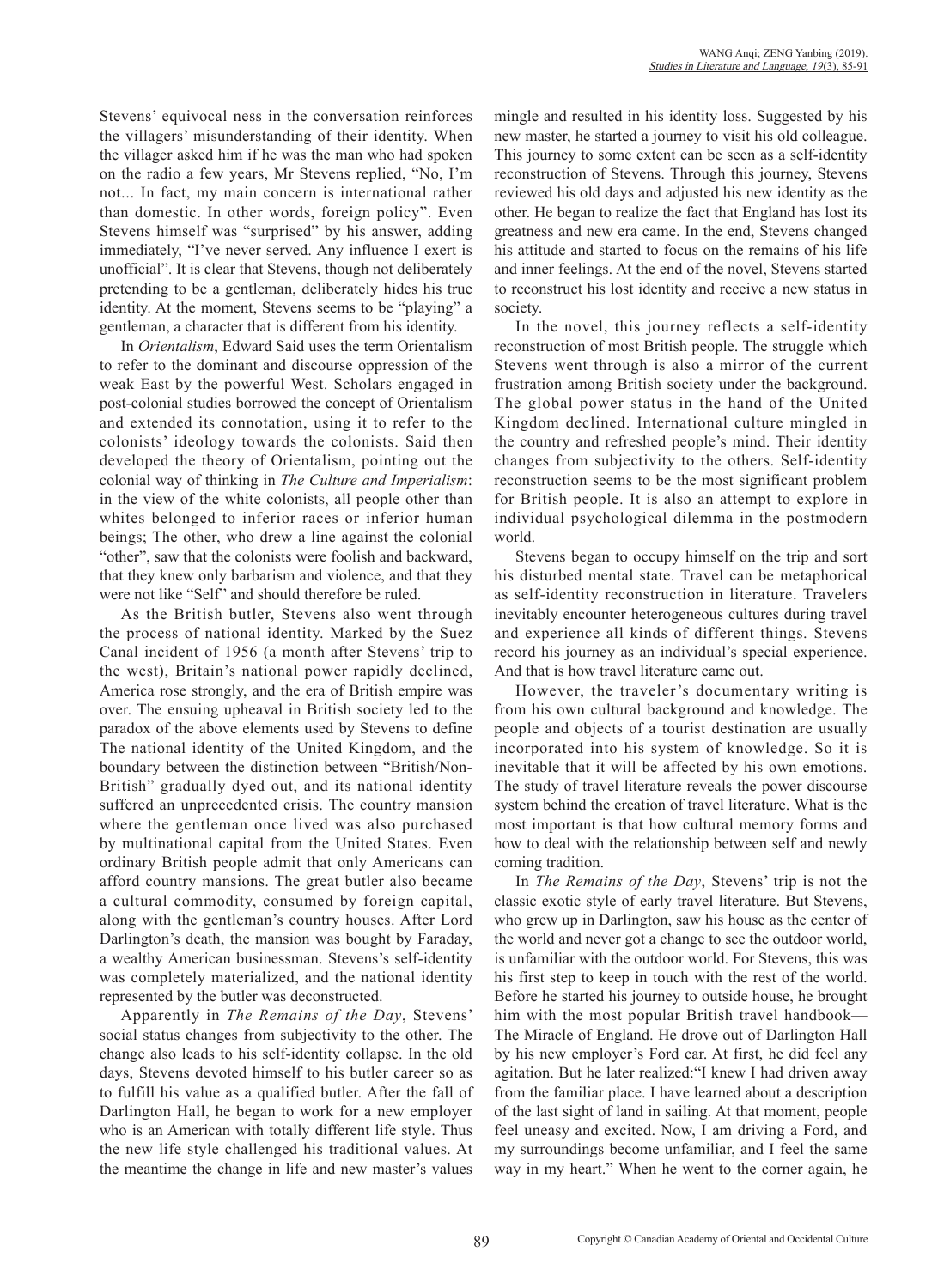found himself on the edge of a mountain in which the left side is a cliff. "I feel that when I left Darlington Hall I feel nervous. I have to admit that I was alarmed by the fact that I am going outside the mansion." Like every foreign tourist, when the trip was officially started, Stevens felt uneasy and difficult, but there was also a sense of excitement from the bottom of his heart. During his trip, Stevens' changes are shown in the following aspects: Initially, Stevens' attitude towards his former master Lord Darlington changed who used to be his model. In the past, Stevens had noticed that the danger of every all Lord Darlington's behavior, but he decided to execute all the tasks as ordered. But when he finally reviewed his life, he confessed that Lord Darlington's treatment to Jewish is not appropriate. He made comments:

"Lord Darlington wasn't a bad man at all. And at least he had the privilege of being able to say at the end of his life he made his own mistakes. His lordship was a courageous man. He chose a certain path in life, it proved to be a misguided one, nut there, he chose it, he can say that…All those years I served him, I trust I was doing something worthwhile. I can't even say I made my own mistakes." Stevens confessed the wrong choice that Lord Darlington made even though he still defended his employer. In order to beautify himself, Stevens praised Lord Darlington even if he denied his service for Lord Darlington before. Therefore, he began to rethink Lord Darlington if he has the true wisdom he destroys his good reputation and label himself as the assistant of the Nazis criminals.

In the second place, Stevens' attitude toward strangers changes from rejection to total acceptance during his journey. At the beginning of the trip, Stevens was alert to the people he met and consciously rejected it without thinking too much. For instance, when he rested on the roadside a local old man suggested He enjoy the view on the mountain. Stevens thought the old man was a tramp and did not trust him and was not willing to accept his advice. He replied the man with: "If the scenery on the hill is the best scenery just ads you said, then I'd rather stay here. I do not want to see the best scenery when I just start my journey." Even though he finally went up the hills and viewed the beautiful scenery, Stevens still felt that the old man had offended himself. There is a sentence goes like this:" I'm up just to prove it was foolish of him to say so." However, when he admitted that the scenery he saw in the day was absolutely splendid and far more unforgettable than the cathedrals shown in the guidebook. It also prompted him to finish his first day of travel. For the first time, he began to treat the trip with the right attitude and also decided himself to the trip. On the next day's trip, his attitude towards others was obvious. When a housekeeper of a local manor helped Stevens inspect his car, he thought the stranger was kind and helpful to others. After the car problem was dealt with, Stevens was very grateful and accepted the initiation to the downstairs, joined others' conversations and inserted a word that he thought very witty.

At the last night of his trip, Ishiguro sets the scenery of a small town by the sea. According to literature critic, the seaside is usually considered as a liminal space. The town was fulfilled by travelers from all over the world. The identity of the individual was put aside and the boundary between people became fuzzy.

This is the time Stevens began to change his attitude as well as his behavior. He did not walk alone on deck. "There was an endless stream of footsteps on the deck." In a conversation with an old man, Stevens eventually got rid of the way he used to think, forgetting the social class and nationality. He began to open his heart, his conversation was no more reservation.

If Stevens was an imperial upper-class butler before he came out of Darlington Hall, his views on many things remained in the ideology of the empire century. His value of life is also based on the one-sided work ethic, ordinary people's life and thoughts. Stevens finally realizes his way of thinking was sort of not perfect and decided to go out of the shadow of the past and rebuilt his life. For Stevens, the change in identity is a big challenge for him and his employer and this process is sure to be painful, but he must adjust himself to the new era as soon as possible. Only in this way can people farewell to the past and embrace a better life.

## **CONCLUSION**

The plot of *The Remains of the Day* is simple, but the words revealed between the culture and history, identity and emotion. This novel is undoubtedly a good work for academic research, which still has great research value. Among the immigrant writers living in the UK, Ishiguro is a special character. He was influenced by both English and Japanese cultures, but he had a sense of alienation to both. Perhaps it is this "alienation" that makes Ishiguro's novels so deep. Ishiguro himself thinks that the novel describes only a personal tragedy. But though reading the text, the author thinks that this novel is not just a personal tragedy, but rather has a more far-reaching thinking on the post-colonial context of cultural collision, identity and other issues.

Stevens can be called one of the very successful characters in Ishiguro's works. As the practitioner of traditional British culture and the representative of the modern human self-lost, Stevens not only embodied the British nation's unique self-confidence, pride and moral, sense of responsibility, but also exposed its national tradition, conservative, narrow and self-deception side. Ishiguro uses his favorite narrative method-recall, describes the consistent pursuit of dignity and status so that Stevens lost himself, as if materialization today, human beings indulged in material enjoyment and thus lost human subjectivity. They become slaves to material,